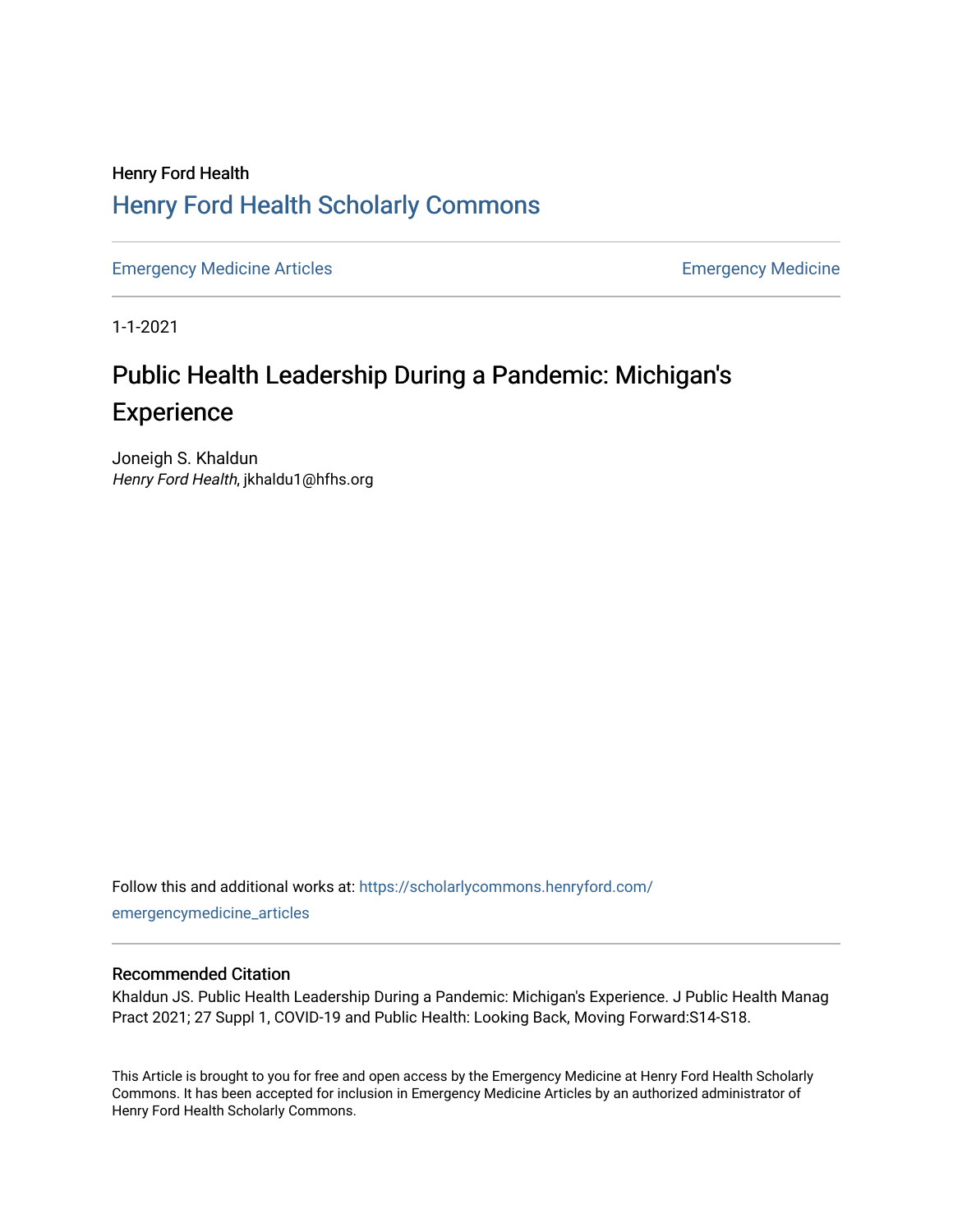# **Public Health Leadership During a Pandemic: Michigan's Experience**

Joneigh S. Khaldun, MD, MPH

In January 2020, health officials across the country began preparing for what seemed to be inevitable—the spread of SARS-CoV-2, the virus that causes the coronavirus disease (COVID-19). By n January 2020, health officials across the country began preparing for what seemed to be inevitable—the spread of SARS-CoV-2, the virus January 21, the United States identified the first case of the disease, and the US Department of Health and Human Services declared a national public health emergency on January 31.<sup>1</sup> Michigan and several other states began sending hundreds of samples to the Centers for Disease Control and Prevention, the only entity in the beginning of the crisis that was able to perform testing.<sup>2</sup> Crippled by inadequate testing supplies, stringent testing criteria, porous state and national borders, and a highly infectious virus with the ability to quickly spread, the circumstances in the United States during the winter of 2020 made it very likely that COVID-19 would inconspicuously proliferate across the country. Health officials had to move quickly, informing the public and elected officials about this little-known virus and the few tools available to combat it. Words such as "community mitigation," "social distancing," and "contact tracing," well-established terms in the public health profession yet completely new to others, quickly became commonplace for politicians, business leaders, health care administrators, educators, and the general public. Meanwhile, public health officials started preparing their understaffed teams and antiquated data systems to respond to the most massive public health undertaking in modern history. On March 10, Michigan identified its first 2 positive cases of COVID-19, and Michigan's Governor Gretchen Whitmer declared a state of emergency.3 By March 23, Michigan had identified more than 1200 cases of COVID-19, and the governor issued an executive

**Author Affiliations:** Michigan Department of Health and Human Services, Lansing, Michigan; and Department of Emergency Medicine, Henry Ford Hospital, Detroit, Michigan.

The author declares no conflicts of interest.

**Correspondence:** Joneigh S. Khaldun, MD, MPH, Michigan Department of Health and Human Services, 333 S. Grand Ave, Lansing, MI 48933 [\(khaldunj@michigan.gov\)](mailto:khaldunj@michigan.gov).

Copyright © 2021 Wolters Kluwer Health, Inc. All rights reserved. DOI: 10.1097/PHH.0000000000001288

order halting in-person K-12 instruction and limiting nonessential business, health care services, and travel.4

Michigan was hit particularly hard early on in the pandemic, especially in the more populous southeastern area of the state. At one point, Michigan was seventh in the country with new cases and third in deaths. Over the ensuing months, the state health department worked with other governmental entities to stand up a robust testing operation, an "army" of contact tracers, critical mental health and human service support programs, and alternate care facilities for its overwhelmed hospitals. These aggressive measures and the herculean efforts of state government, local health departments, business owners, municipal leaders, and the general public resulted in Michigan's "curve" significantly declining. These efforts have been mostly lauded for saving lives, preventing spread, and allowing the economy to start to recover more quickly than other states that may not have acted as quickly or decisively.

COVID-19 has required public health officials to be skilled communicators, fearless stewards and promoters of data and science, and unwavering motivators of teams. While the COVID-19 pandemic is nowhere near over, there are some key strategies and lessons learned that can help current and future public health officials navigate the challenging role of leading through a pandemic.

#### 1. *Public health officials must be adept communicators and exhibit professional multilingualism*.

Public health crisis communication best practice teaches us that leaders must be adept communicators. When a public health threat presents itself, the mantra of "be first, be right, be credible" is the creed of any successful leader who understands their charge during a crisis. $5$  Get the most accurate information out to the public quickly, be honest, and do not overpromise. During any crisis, and particularly the COVID-19 pandemic, public health officials should be the forefront communicators to the general public, and the need for that communication to be frequent, clear, and simple is paramount. Furthermore, understanding and being able to manage media that may or may not be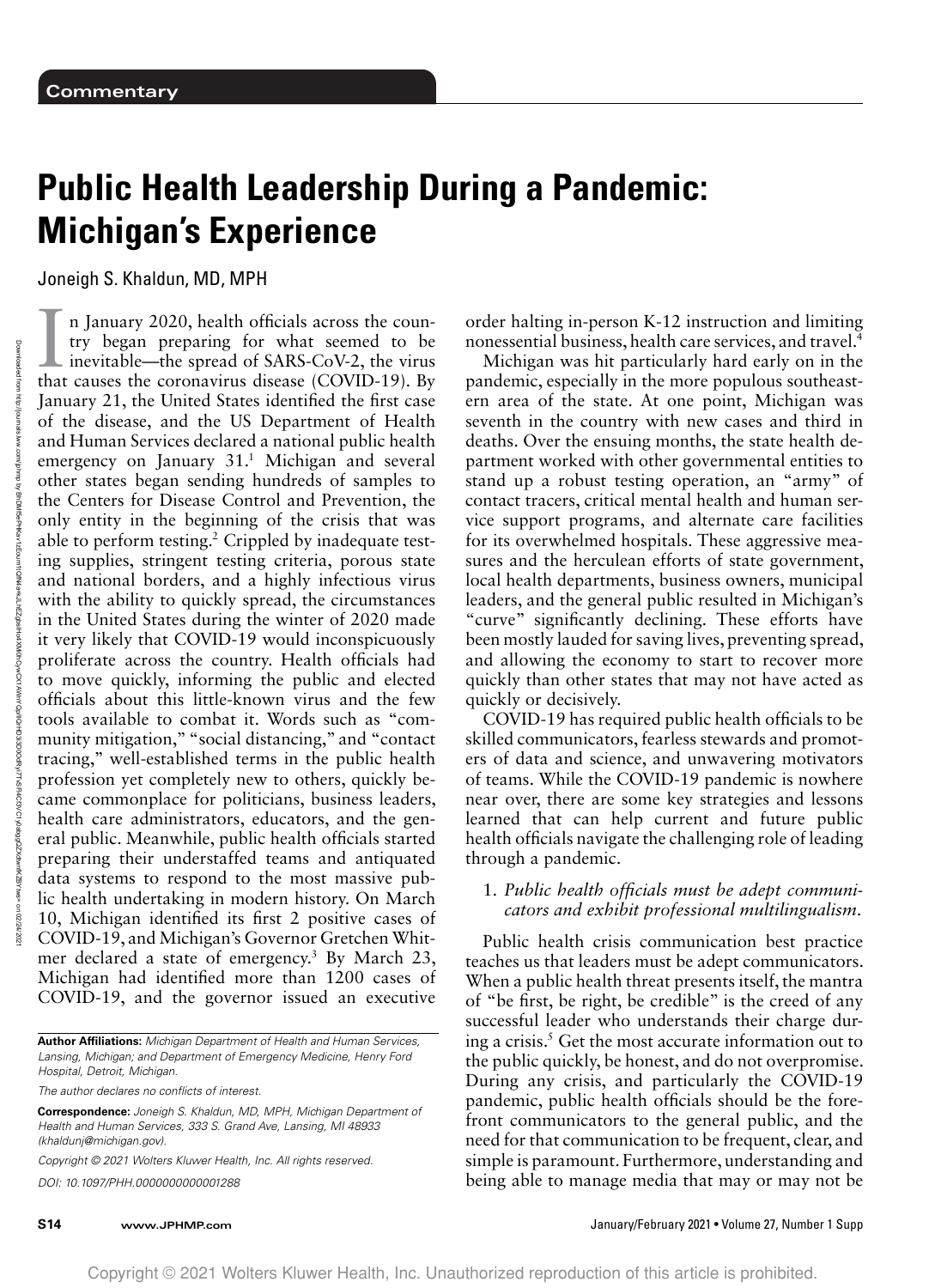looking to paint an accurate or positive view of one's response are important parts of communicating as a public health official. Officials should expect this and find proactive ways to advance their message without becoming defensive, avoiding media engagement, or being coerced into making statements that they will later regret. Health officials should assume everything they say, or don't say, will be scrutinized closely. Michigan, like other states, has used a comprehensive communications strategy that includes a mix of targeted TV, cable, and radio ads and targeted social media campaigns.<sup>6</sup> We also worked closely with communities of color and trusted leaders to develop and share messages that resonate and reflect the unique needs of diverse communities. Partnering with nongovernmental entities such as hospitals, businesses, and academic partners can also help promote important public health messages with a wide-ranging audience.

Public health leaders must also be skilled at communicating with the boards, elected officials, and commissions that have the power to promulgate health policy and that often appoint health officials to their jobs. This important aspect of public health leadership is not something generally taught in public health coursework, and unfortunately most people who advance through the ranks in a health department to a leadership role have not had the experience or mentorship to prepare them for it. Most elected officials do not have a public health or scientific background—that is why they hire public health experts. The relationship one has with their elected official and their core team, and how well one understands that official's preferences, concerns, and style, can be the difference between a well-supported and executed public health strategy and a painful existence that can lead to job resentment and burnout.

To be clear, the abuse, personal attacks, and threats experienced during the COVID-19 pandemic by public health officials are unwarranted and undeserved. Dozens of health officials have resigned, retired, or been fired in the course of fighting this pandemic to the detriment of the public's health.7 Reports of health officials being bullied and publicly rebuked by their elected officials and the public have become all too familiar during this pandemic, which is an unfortunate deterrent to future leaders considering these roles.

Despite these challenges, like any job, understanding what one's boss needs, and how to communicate with them and gain their confidence is the responsibility of any leader. Public health is no different, and navigating this critical aspect of leadership while maintaining professional integrity is critical. Imbalances here have likely contributed to the exodus of many public health officials during the COVID-19

pandemic, who admirably have chosen respect and credibility over abuse and disrespect.

The ability to speak the language of public health as well as translate it into simple and actionable language for policy makers should be part of any public health professional's toolbox. This professional multilingualism—being able to explain concepts such as "social determinants of health," "percent positivity," and "case rates" in a way that nonscientists can understand, promoting clarity and sound public health policy—is a skill that must be honed. Anticipating questions, avoiding jargon, being succinct, and understanding potential public reaction to policy proposals are paramount to supporting elected officials in navigating the COVID-19 crisis effectively. It is also important to remember that a public health official's main role is to present, interpret, and advise policy makers on the best available data and evidence-based public health approaches. While public health officials should not be oblivious to the possibility that the most effective public health interventions during COVID-19 may have significant short- and long-term economic consequences, health officials must remember that they were not hired to give economic advice. Furthermore, public health and economic prosperity are intertwined, not oppositional. All efforts must be made to avoid acquiescing to real or perceived pressures to dilute public health recommendations, whether those pressures come from the general public or elected officials. If public health leaders are not stewards of sound truth and facts, then the public's health will inevitably suffer; we are the only people in government whose job is solely dedicated to protecting the health of a population. The wisest elected officials are open to hearing the truth about public health threats and implications of proposed policies. Open communication, a respect for data and science, and a strong, positive relationship between public health leaders and elected officials have surely contributed to Michigan's initial success in slowing the spread of COVID-19.

2. *Health departments must meet public expectations for data and transparency while working to improve antiquated data systems*.

In Michigan, the disease surveillance system was first implemented in 2004. While upgrades have been made to the system in the 16 years since its inception, the system simply does not have the speed, robustness, or connectivity that people have understandably come to expect in the digital age. This is not unique to Michigan—there is no question that as a country public health infrastructure has been disinvested in for years—this includes funding and support for staffing, programs, and data infrastructure.<sup>8</sup> Regardless, state and local health departments must be

Copyright © 2021 Wolters Kluwer Health, Inc. Unauthorized reproduction of this article is prohibited.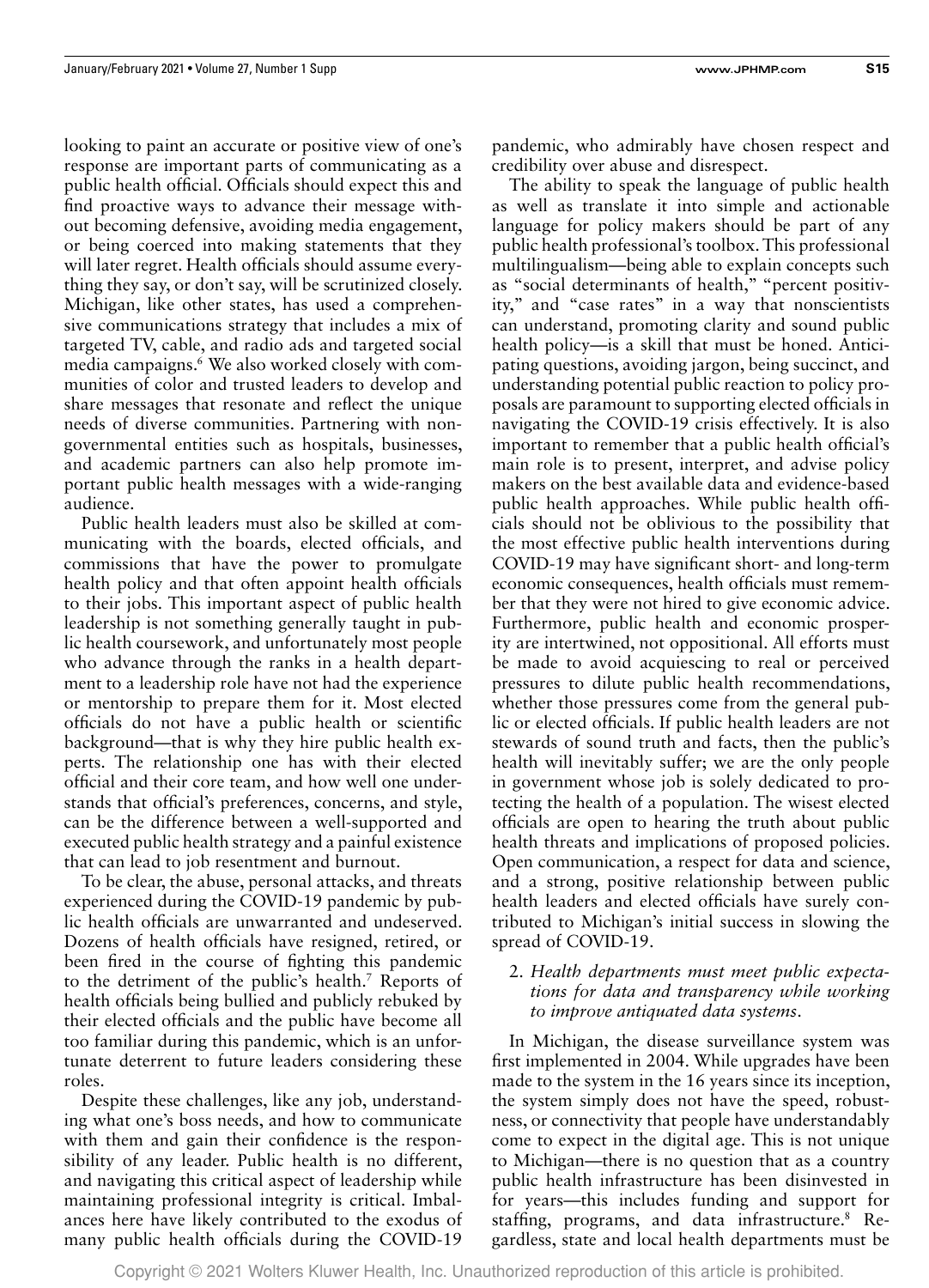creative and agile at anticipating what information is necessary to understand spread of COVID-19, as well as what data the media and public will desire, all while protecting individual privacy. In Michigan, this has meant occasionally creating manual processes, intermittently having staff contact facilities to ensure information is reported accurately, and continuing to rework Web sites and process flows so that information is easy to understand and display. Trying to keep up with federal reporting changes and requirements, ensuring that manual data submitters understand the request that is being made of them, and maintaining speed of reporting remains an ongoing challenge. While electronic laboratory reporting is great for laboratories that are connected to Michigan's data system and is our main tool for receiving laboratory test results, important demographic and historical information is not necessarily included in those electronic laboratory feeds. This information becomes available with subsequent communication with the individuals who test positive (ie, case investigation) and takes additional time to ascertain. Media and important stakeholders often do not understand this multistep process and expect more automated and timely data. Furthermore, this underscores the importance of individuals, especially those who are close contacts of positive cases or symptomatic, knowing the importance of remaining in quarantine while they await their results and receive further guidance from their state or local health department.

Another data challenge health departments face is in receiving point-of-care testing results. These point-of-care tests are not connected to Michigan's electronic laboratory reporting system and present an additional hurdle to result reporting, creating potential delays, manual reporting steps, and data gaps. As the country expands use of point-of-care testing, attention to implementing data reporting systems for these tests will be important in continuing to understand disease spread and targeting the public health response. In Michigan, the pandemic has led to the availability of additional funding to update our electronic disease surveillance system, which will take several months to build. Regardless, attention to continuous quality improvement and infrastructure development remain paramount. Communicating these data infrastructure challenges with the public while striving for transparency, accuracy, and speed and robustness of reporting will be important as public health leaders continue to fight this pandemic while maintaining the public's trust.

#### 3. *Partnerships with businesses, universities, nonprofits, and others are critical to the COVID-19 response*.

The work of public health is not simply about the work of the public health department. There are capable epidemiologists, business leaders, health systems, and others who can provide invaluable input and assist with a public health response. Public health is truly about relationships and aligning the strengths, skill sets, and resources of an entire community. In this sense, the concept of "chief health strategist," where governmental public health leaders are key conveners and leaders of public health strategy development, but not the sole implementers, allows for talents and resources to be effectively pooled together.<sup>9</sup> During a pandemic response, this can mean less disease spread and lives saved. Furthermore, engagement of these sectors by public health leaders can serve several purposes: cultivating buy-in when unpopular policy decisions are made, fill staffing or skill set gaps in a health department, and creating a broad set of ambassadors of important public health messages in the community. Public health leaders who attempt to create these "tables" of shared vision and alignment may run into challenges where stakeholders feel the desire to compete for credit, visibility, or ownership. Competition and vying for fame cost lives that our communities rely on us to save. The best leaders are able to harness and inspire collaboration, identify and elevate shared goals, and give each stakeholder an opportunity to highlight and receive credit for their particular contributions.

Michigan was able to engage key partnerships early on that led to a strong and coordinated response. Partnerships were formed with academic institutions to model disease spread, as well as to develop a public data dashboard and symptom tracking Web application used for surveillance. State government also partnered with the Michigan Economic Recovery Council, a multisector council made up of business leaders, university presidents, health system leaders, and public health officials, who provided guidance on business mitigation protocols and partnered on messaging campaigns around preventing the spread of COVID-19 and the importance of flu vaccination. Health systems provided leadership as Michigan worked to stand up alternate care facilities as well. These ongoing partnerships remain critical during this pandemic response.

#### 4. *Emphasis must be placed on understanding and addressing health inequities exacerbated by COVID-19*.

The tragedy of the COVID-19 pandemic, like many other health conditions, is that those who are most marginalized from society and lacking resources are those who are also most severely impacted. To understand America's history is to understand that racism,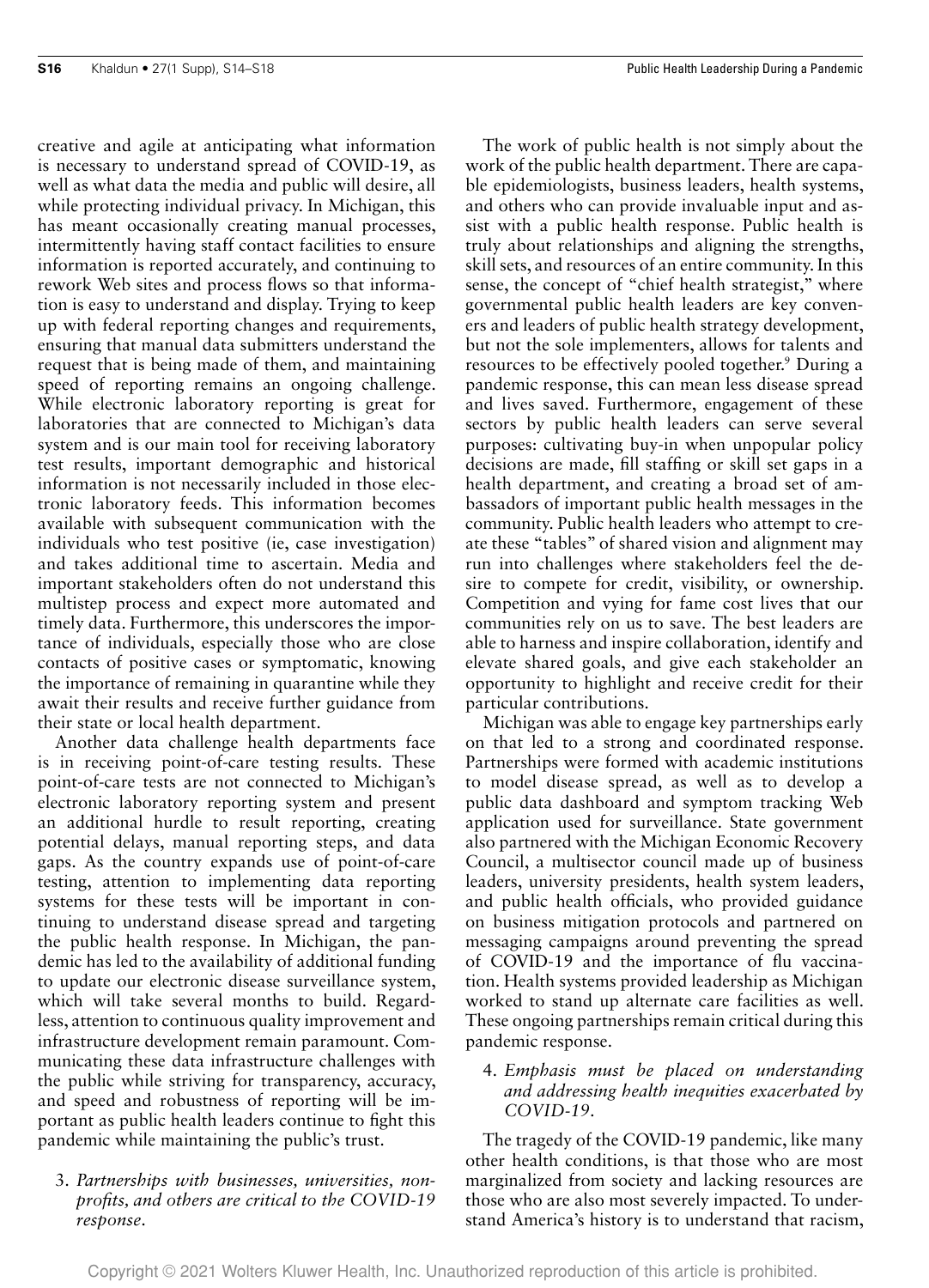and intentionally created policies such as redlining have systematically impoverished Black, Indigenous, and people of color communities. Generations have been denied access to adequate resources, education, and wealth, with a subsequently profound impact on health outcomes. It is no surprise that these health disparities have borne out during the COVID-19 pandemic. Michigan was one of the first states to release COVID-19 case and death data by race and ethnicity, understanding that without understanding the issue, one cannot address it. By June 2020, we identified that 32% of COVID-19 cases, and 40% of deaths, were in African Americans, a population that makes up only 15% of the state's population. The very policies that were put in place to protect people during the pandemic likely exacerbated the challenges that these communities face. Racial and ethnic minorities are more likely to work in a low-income job that was deemed "essential" during the pandemic surge, meaning they still had to leave their homes to work and risk exposure to the virus. Lack of access to a car means those with less means may have had to use public transportation or rideshares, also increasing exposure risk. Isolation protocols call for using a "separate area" of a home, something simply unfeasible for many people who lack adequate housing or live in multigenerational or shared homes. Higher rates of chronic medical conditions such as diabetes, heart disease, and high blood pressure made minority populations at a higher risk of severe consequences and death after contracting the disease.

While data are important, simply calling out the disparity is not sufficient—action is necessary. Michigan has followed up with concrete actions to address them. This includes targeting testing resources based on social vulnerability index across the state; expanding drive-through, community-based, and free testing sites; implementing protections for workers who may need to isolate or quarantine during the pandemic; partnering to distribute more than 6 million free masks to those in need; distributing "quarantine boxes" of healthy food to the most vulnerable; and targeting multimedia messaging campaigns in communities of color. In the spirit of creating longerterm attitude and policy change, Michigan's governor implemented a new requirement for all health care providers to undergo implicit bias training, and the state health department implemented a new assessment tool to guide policy and program development with a health equity lens. The department also elevated the role of its diversity efforts by creating a new office focused on diversity and making it part of the senior leadership team. Michigan was also one of the first states to create a task force focused on disparities in COVID-19, bringing together leaders across

government, academia, health care, nonprofits, and the community to better understand and tackle these disparities. The task force has been integrated into the state's public health response by advising on policy decisions, public messaging, and the need for services and programs.

Early analysis of Michigan data shows that these collective efforts may have contributed to a significant decrease in the disparity for African Americans in Michigan. From August 2020 to October 2020 (the date the manuscript was submitted), the rate of deaths and cases per million people for African American residents was the same or lower than that for White residents.10 Because of the surge of cases and deaths in the first few months of Michigan's response, and the fact that the racial disparity was initially so large, the cumulative case and death rate differences between Blacks and Whites in Michigan have not substantially decreased. Work is still needed to address the disparities among Latinx and other communities of color in Michigan. More research is also needed to understand why this disparity exists and what interventions are necessary to decrease the long- and short-term physical, mental, and economic consequences of COVID-19 in communities of color.

The untimely intersection of COVID-19 and increasingly public displays of police brutality across the United States means public health leaders must simultaneously reflect on their own values and understanding of systemic racism, while leading exhausted and overworked teams who may be dealing with their own lived experiences of racism or figuring out how to personally and professionally address it. Public health leaders should be focused on listening to the experiences and suggestions of their teams and provide vocal, anti-racist leadership. Public health leaders must understand the intersection of race, health, and COVID-19 if they are to lead their departments and communities through this crisis effectively.

The past year has been incredibly challenging, as public health leaders have needed to lead through an unimaginable public health crisis that our systems were not built to adequately respond to. Masterful communication and leadership skills, continuous data quality and infrastructure improvement, and a laser focus on health inequities will help public health leaders navigate the next phases of this pandemic effectively.

#### **References**

1. Secretary Azar declares public health emergency for United States [for 2019 novel coronavirus. https://www.hhs.gov/about/news/](https://www.hhs.gov/about/news/2020/01/31/secretary-azar-declares-public-health-emergency-us-2019-novel-coronavirus.html) 2020/01/31/secretary-azar-declares-public-health-emergency-us-2019-novel-coronavirus.html. Accessed October 2, 2020.